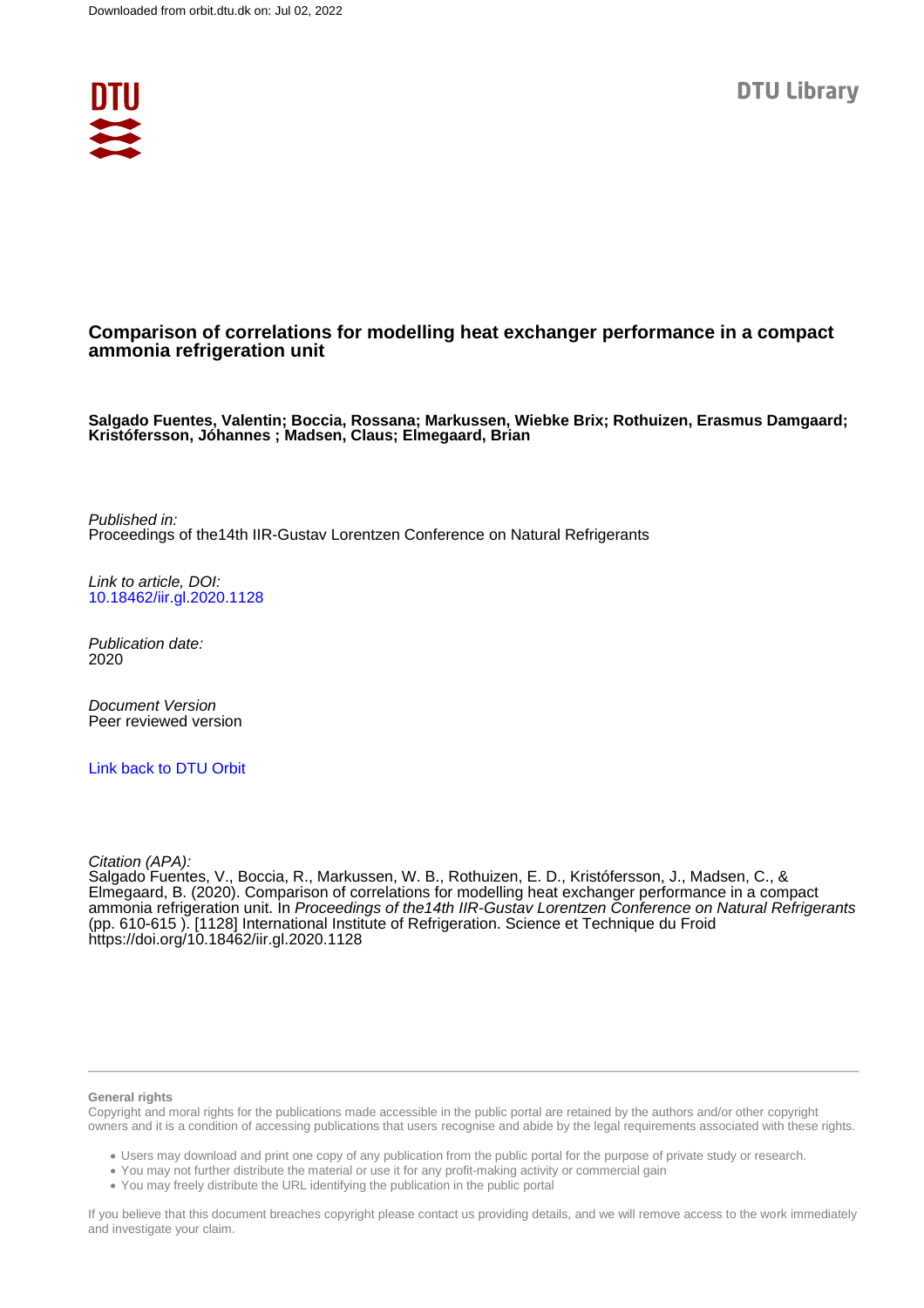#### PAPER ID: 1128 DOI: 10.18462/iir.gl.2020.1128

# Comparison of correlations for modelling heat exchanger performance in a compact ammonia refrigeration unit

## Valentin SALGADO FUENTES(a), Rossana BOCCIA(a), Wiebke Brix MARKUSSEN (a), Erasmus Damgaard ROTHUIZEN(a) , Jóhannes KRISTÓFERSSON(b), Claus MADSEN(b), Brian ELMEGAARD(a)

(a) Department of Mechanical Engineering, Technical University of Denmark Kgs. Lyngby, DK-2800, Denmark, vasafu@mek.dtu.dk (b) Danish Technological Institute Gregersensvej, DK-2630 Taastrup, Denmark.

#### ABSTRACT

This paper compare the correlations for heat transfer coefficient that can be used for modelling performance of plate heat exchangers when used in compact ammonia chillers. A 27 kW ammonia chiller was used to collect data of four different operating conditions. After that, the most representative data from the system were used to validate a numerical model of the chiller. The model simulated the performance using several correlations of heat transfer coefficient. The results showed that a suitable combination of heat transfer coefficient correlations for refrigerant and water to calculate the heat flow rate through the evaporator could yield a deviation between -16 % and -12 % when compared against experimental data. In the case of the condenser, the correlations presented a deviation between -9.9 % and -6.1 % in heat flow rate.

Keywords: Ammonia, Chiller, Correlations, Numerical Model.

#### 1. INTRODUCTION

The foreseen growth of cooling demand due to population growth and the effects of global warming impose a challenge for the energy sector since energy use will increase if sustainable policies and more efficient technologies are not implemented. Also, there is a forthcoming phase-down of refrigerants with high Global Warming Potential encouraged by initiatives like the Kigali Amendment. Therefore, manufacturing companies of cooling technologies are challenged to design and produce more sustainable systems. Energy-efficient cooling technologies using natural refrigerants such as ammonia will be a suitable solution to satisfy future cooling demands. Nonetheless, its toxicity and the harmful effects that leakages may have in humans have been a drawback to implement these systems in smaller capacity applications. According to (Ciconkov and Ayub, 2009) researchers and companies recognise refrigerant charge minimisation as one of the main initiatives to embrace the use of ammonia systems. The use of plate heat exchangers might decrease the amount of refrigerant due to their reduced internal volume, as explained by (Primal and Lundqvist, 2005). However, as presented by (Pearson, 2014), inappropriate charge minimisation procedures can have a counterproductive effect on the operation of the systems. Thus, the performance of these components under different operating must be assessed to guarantee reliable operation of the system.

By using a numerical model, this paper present a theoretical study describing the performance of ammonia systems at different operating conditions. For accurate modelling of a chiller, this requires correlations for heat transfer coefficient for ammonia and water to obtain reliable results at varying operating conditions. The literature presents multiple correlations developed for various refrigerants and heat exchanger geometries commonly used in refrigeration units. They can be categorised into single-phase and two-phase flow; the latter being identified for condensation or evaporation. Therefore, this paper assesses the accuracy of using different correlations in the development of a suitable and validated numerical model to study the performance of plate heat exchangers that are used in ammonia systems. A 27 kW ammonia chiller operated in multiple conditions was used to collect data which were used to validate a numerical model developed to study the performance of the chiller based on different heat transfer correlations. As a result, the set of correlations that provides the most accurate results when used for ammonia condensers and evaporators is presented in this study.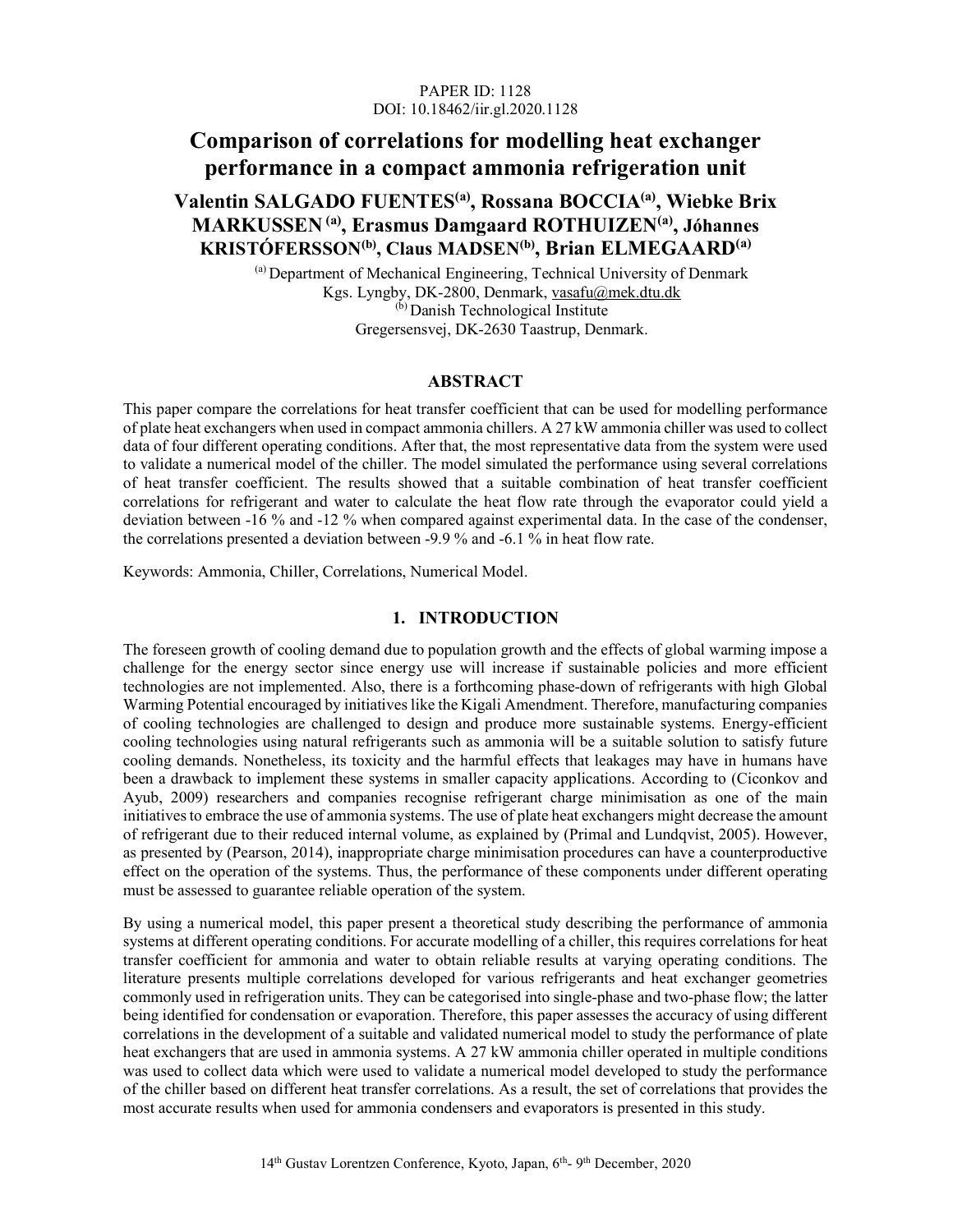### 2. METHOD

This section first describes the chiller used to collect the desired data and the experimental procedure employed for testing and conducting data acquisition of the system. After that, the screening method to evaluate the different correlations for evaporation and condensation is explained. Finally, a concise description of the numerical models and the input data necessary to run the simulations is presented.

#### 2.1. Description of the system

The system analysed in this paper and presented in Fig. 1 is a 27 kW water-to-water ammonia chiller with a direct expansion evaporator. A reciprocating compressor drives the system in conjunction with a variable frequency drive; thus, different operating conditions can be adequately regulated. The chiller has plate heat exchangers as condenser and evaporator due to the desire for a compact system.



Figure 1. PI-diagram of the analysed system

Table 1 shows the physical specifications of both heat exchangers. The chiller also has a high-pressure receiver of 0.42 L of capacity that allows allocation of the refrigerant when working at different operating conditions.

| Heat<br>Exchanger | <b>Nominal Heat</b><br><b>Load [kW]</b> | <b>Heat Transfer</b><br>area $[m2]$ | # Plates | <b>Plate Width</b><br>Imml | Port to port<br>Length [mm] |
|-------------------|-----------------------------------------|-------------------------------------|----------|----------------------------|-----------------------------|
| Evaporator        | ^~<br>∼                                 | 2.24                                | 40       | l 24                       | 478                         |
| Condenser         | n n                                     | 0.45                                | 24       | 90                         | 279                         |

Table 1. Plate heat exchanger specifications

The chiller has multiple sensors to measure temperature, pressure and mass flow rate on both refrigerant and water side. Thus, all the required data to validate the numerical models of the system can be collected. Table 2 presents the accuracy of the sensors that will be used to calculate the uncertainty on the heat transfer calculation when using the data.

| Table 2. Accuracy of the sensors |                                                                      |              |                                   |                      |  |  |  |
|----------------------------------|----------------------------------------------------------------------|--------------|-----------------------------------|----------------------|--|--|--|
| <b>Sensor</b>                    | Temperature                                                          |              | <b>Pressure</b>   Water flowmeter | R717 mass flow meter |  |  |  |
| Accuracy                         | $\pm 0.3$ °C to $\pm 0.8$ °C<br>For $0^{\circ}$ C to $100^{\circ}$ C | $\pm 0.3 \%$ | $\pm 0.3 \%$                      | $\pm 0.1 \%$         |  |  |  |

 $T_{\rm eff}$  and  $\sigma$ . Accuracy of the sensors

The test procedure aimed at maintaining the water temperatures constant in the evaporator but changing the cooling load by decreasing the operating frequency in the compressor and the water flow rates. Moreover, on the condenser, water temperatures were also maintained. Thus, the saturation pressures in both evaporation and condensation were conserved at different working conditions, and as a consequence, the pressure ratio of the system was constant during the study. Table 2 presents the desired fixed operating conditions used during the data acquisition procedure.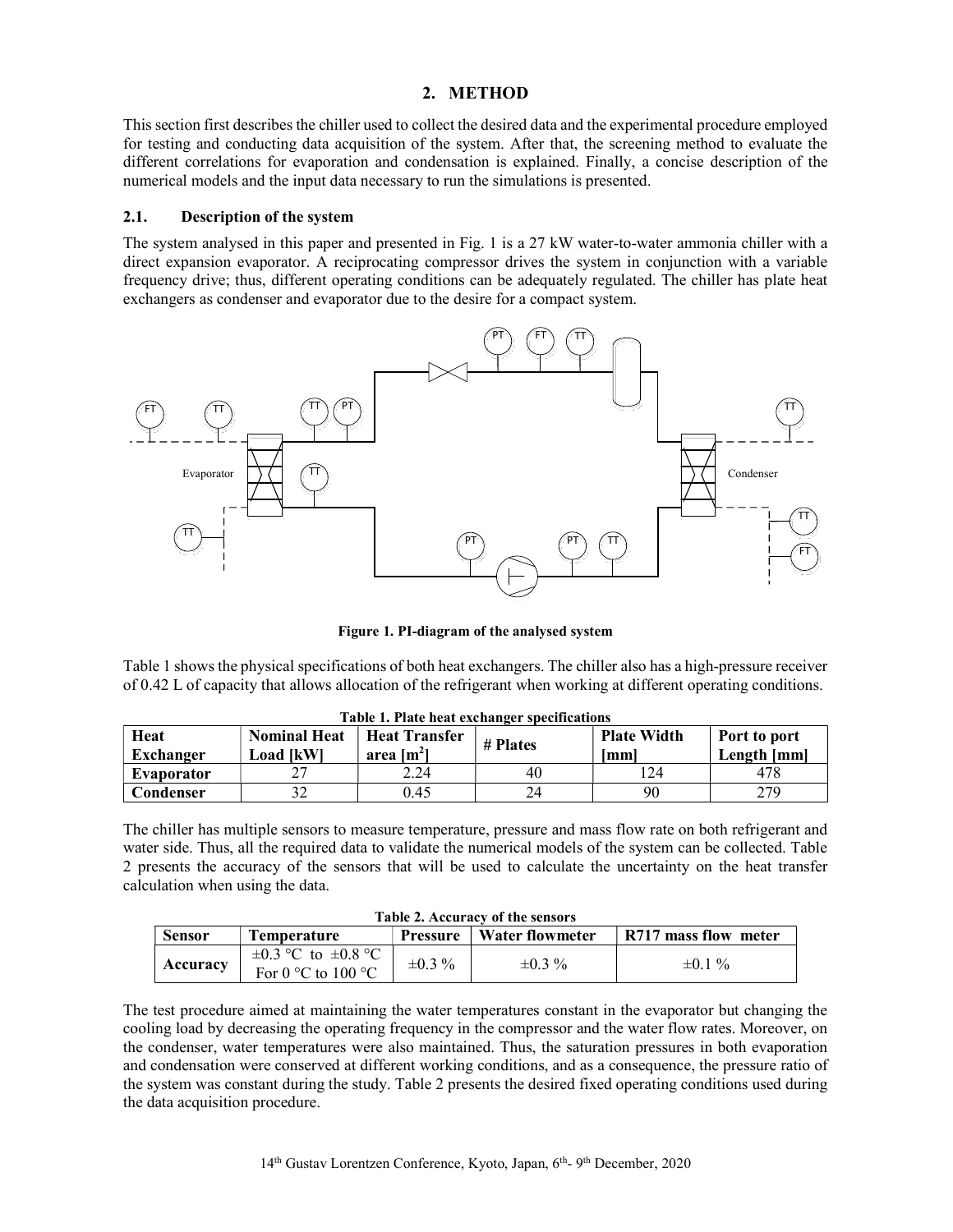| таріс от тем сопаннопо от ніс спінсіт |                                   |                                |                    |                          |                |  |  |
|---------------------------------------|-----------------------------------|--------------------------------|--------------------|--------------------------|----------------|--|--|
|                                       | <b>Condenser</b>                  |                                | Evaporator         |                          |                |  |  |
| $P_{con}$ [bar <sup>1</sup>           | וסרו<br>m<br>I water inlet '<br>◡ | ורזסו<br>l water outlet l<br>◡ | $P_{\rm ev}$ [bar' | וסרו<br>water inlet<br>◡ | L water outlet |  |  |
| . .                                   | ιv                                | 40                             | J . J              | ገቦ<br>ZU                 | 10             |  |  |

Table 3. Test conditions of the chiller.

The heat transfer correlations were formulated based on the mass flux G of the plate heat exchanger channel. Thus, varying the compressor frequency along the data gathering procedure allowed the evaluation of the usability of the correlations under different working conditions. Furthermore, in reality, the system will supply lower capacities than the nominal design capacity; hence, performance in part-load operation is crucial in the development of these cooling systems. For these reasons, aside from the nominal operating frequency of 40 Hz, the testing procedure was performed at 35 Hz, 30 Hz and 25 Hz.

#### 2.2. Numerical model and screening of correlations

A numerical model implemented in Matlab R2020a was developed to study the performance of the chiller when working at the operating conditions presented in Table 1. Ammonia properties from REFPROP 10 were used for the simulations. For the evaporator and condenser, the models utilised a 1D-discretization approach with a Newton-Raphson solver in which the plate heat exchanger was divided into control volumes. Thus, the transition between single-phase and two-phase flow that takes place inside the heat exchanger was simulated in detail. Mass and energy balances, as well as heat transfer equations between ammonia and water, were formulated for each control volume. In both condenser and evaporator, it was required to use one single-phase (SP) correlation for the superheated gas section and a two-phase (TP) correlation for the phase change section. For both ammonia and water in single-phase, the correlations from (Martin, 1996), (Khan et al., 2010), (Longo and Gasparella, 2007), (Kim and Park, 2017) and (Wanniarachchi. A.S. ; Ratnam, 1995) were identified as possible options for the current application. In the case of evaporation and condensation, the heat transfer coefficient was calculated for each control volume, meaning that the correlations were used to calculate the local heat transfer coefficient. Thus, an initial screening took place to assess the applicability of the correlations for the current model. The screening was performed by solving the correlations for a vapour quality range from 0 to 1 at different refrigerant mass flux. For evaporation, several correlations reported by (Ayub et al., 2019) as well as the correlation developed by (Arima et al., 2010) were tested with the proposed screening procedure before being used in the current numerical models. In the same way, for the condensation process, the correlations reported by (Tao and Infante Ferreira, 2019) and the one developed by (Tao and Infante Ferreira, 2020) were tested. The correlations identified as suitable were used in the simulations of the system.

#### 2.3. Simulations

To perform the simulations, the model required the physical specifications of the system as inputs. Moreover, the operation frequencies of the compressor and the test conditions presented in Table 3 were required. Finally, the mass flows of ammonia and water obtained from the data were used as inputs for the simulations. The heat flow rate in both evaporator and condenser was calculated by use of the selected correlations. The simulation results were compared with the calculated results based on the data collected from the experiments. The deviation between the calculation and the experiments was used to assess which set of correlations yields the most accurate results to study the performance of the proposed system.

#### 3. RESULTS

The mass flow rate of refrigerant obtained from the testing procedure, as well as the specifications from the plate heat exchangers, were used to calculate the refrigerant mass flux through the evaporator and condenser at different operating frequencies as presented in Table 4.

| <b>Frequency [Hz]</b> | $\dot{\mathbf{m}}_A$ [kg/h] | $G_A$ ev [kg/s·m <sup>2</sup> ] | $G_{A_{con}}$ [kg/s·m <sup>2</sup> ] |
|-----------------------|-----------------------------|---------------------------------|--------------------------------------|
|                       |                             |                                 |                                      |
|                       |                             |                                 |                                      |
|                       |                             | –…                              | 24.8                                 |
|                       |                             |                                 |                                      |

Table 4. Ammonia mass flow rate and mass flux through the evaporator and condenser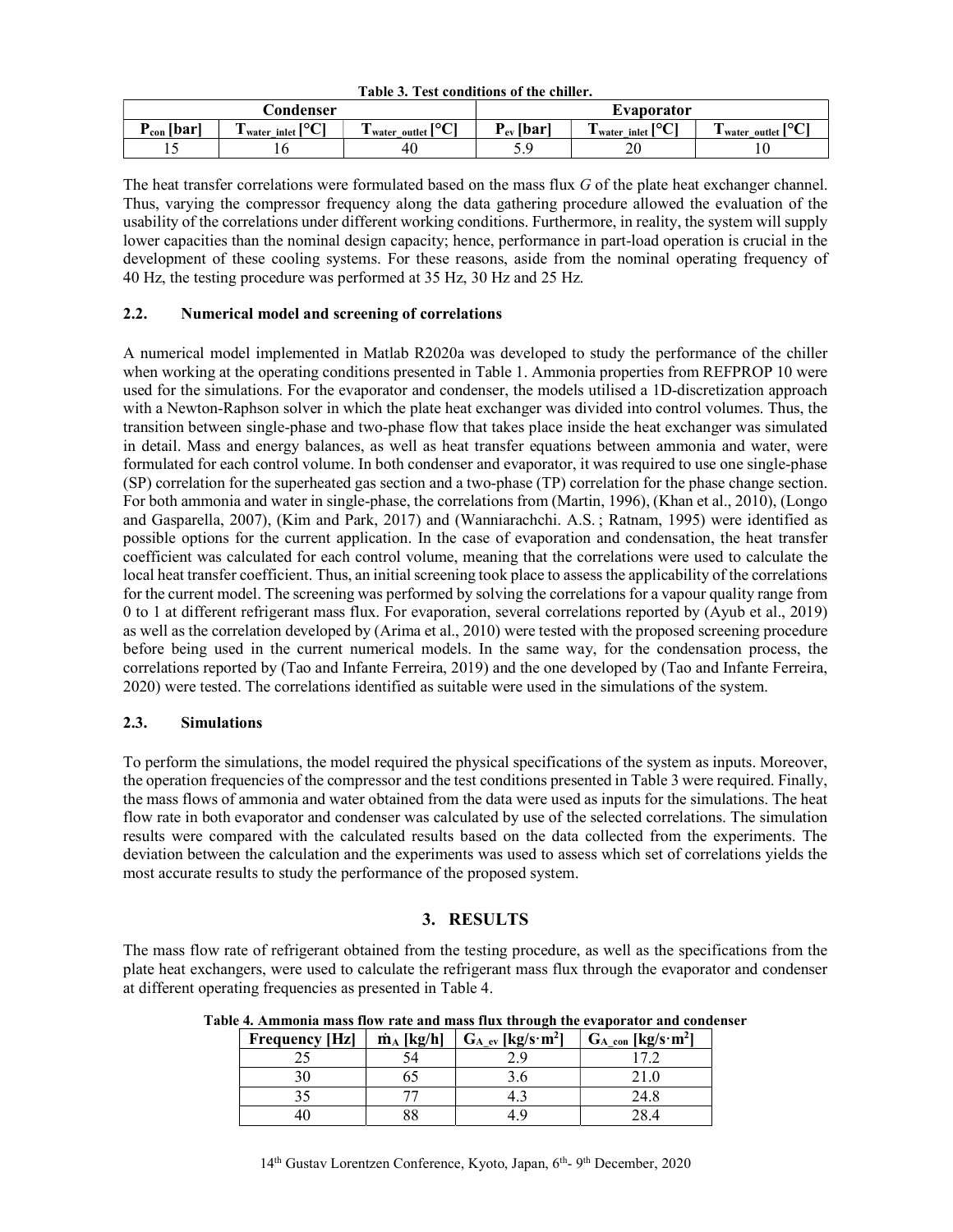The measurements of water mass flow rate were used to calculate the heat transfer in both evaporator and condenser. Table 5 shows the results at different operating conditions and the uncertainty of the calculation.

| <b>Frequency [Hz]</b> | $\dot{m}_{W_{ev}}$ [kg/h] | $\dot{\mathbf{Q}}_{ev}$ [kW] | Uncertainty<br>[%] | $\dot{m}_{W_{con}}$ [kg/h] | $\dot{\mathbf{Q}}_{con}$ [kW] | Uncertainty<br>[%] |
|-----------------------|---------------------------|------------------------------|--------------------|----------------------------|-------------------------------|--------------------|
| 25                    | 1399                      | 16.8                         | 4.0                | 727                        | 19.1                          | 2.8                |
| 30                    | 1728                      | 20.3                         | 3.9                | 809                        | 23.4                          | 2.7                |
| 35                    | 2056                      | 23.9                         | 3.9                | 974                        | 27.8                          | 2.7                |
| 40                    | 2381                      | 27.0                         | 3.9                | 1103                       | 32.2                          | 2.7                |

Table 5. Water mass flow rate and heat flow rate.

The screening process excluded several correlations that were not suitable for calculating the local heat transfer coefficient for ammonia. Figure 2a shows the screening result of the correlation proposed by (Ayub et al., 2019), which was developed for evaporation of ammonia in plate heat exchangers. Figure 2b shows the result of the screening procedure of the correlation proposed by (Yan et al., 1999), developed for condensation of R134a inside plate heat exchangers.



Figure 2. Screening of evaporation and condensation correlation

Table 6 compiles the correlations selected as possible candidates to simulate the performance of plate heat exchangers used as evaporator and condenser of ammonia systems.

| Table 0. Selected correlations for evaboration and condensation |                                       |               |                            |                                      |                |  |  |
|-----------------------------------------------------------------|---------------------------------------|---------------|----------------------------|--------------------------------------|----------------|--|--|
| <b>Evaporation</b>                                              | (Amalfi et al., $\vert$ (Ayub et al., |               | (Khan et al.,              | (Danilova et al.,                    | (Arima et al., |  |  |
|                                                                 | 2016)                                 | 2019)         | 2014)                      | 1981)                                | 2010)          |  |  |
| Condensation                                                    | (Yan et al.,<br>1999)                 | (Longo, 2008) | (Arman and<br>Rabas, 1995) | (Tao and Infante)<br>Ferreira, 2020) |                |  |  |

Table 6. Selected correlations for evaporation and condensation

The simulations of the chiller at different operating frequencies were performed, and the combinations of correlations that yielded the lowest deviation on the heat transfer when compared with the experimental data were determined. The results are presented in Table 7 for the evaporator and Table 8 for the condenser.

| Table 7. Shinuiaubh Tesuits bblainea ibi-the cyabbi atol |                                     |                |                |                 |                                        |                  |
|----------------------------------------------------------|-------------------------------------|----------------|----------------|-----------------|----------------------------------------|------------------|
| <b>Frequency [Hz]</b>                                    | $\dot{\mathbf{Q}}_{\text{ev}}$ [kW] | <b>SP-R717</b> | <b>TP-R717</b> | <b>SP-Water</b> | $\dot{\mathbf{Q}}_{\text{model}}$ [kW] | Deviation $[\%]$ |
|                                                          | 16.8                                | Khan           | Arima          | Martin          | 14.1                                   | $-16.0$          |
| 30                                                       | 20.3                                | Longo          | Arima          | Khan            | 17.8                                   |                  |
|                                                          | 23.9                                | Longo          | Arima          | Khan            | 20.8                                   | $-13.0$          |
| 40                                                       | 27.0                                | Longo          | Arima          | Khan            | 23.6                                   | $-13.1$          |

Table 7. Simulation results obtained for the evaporator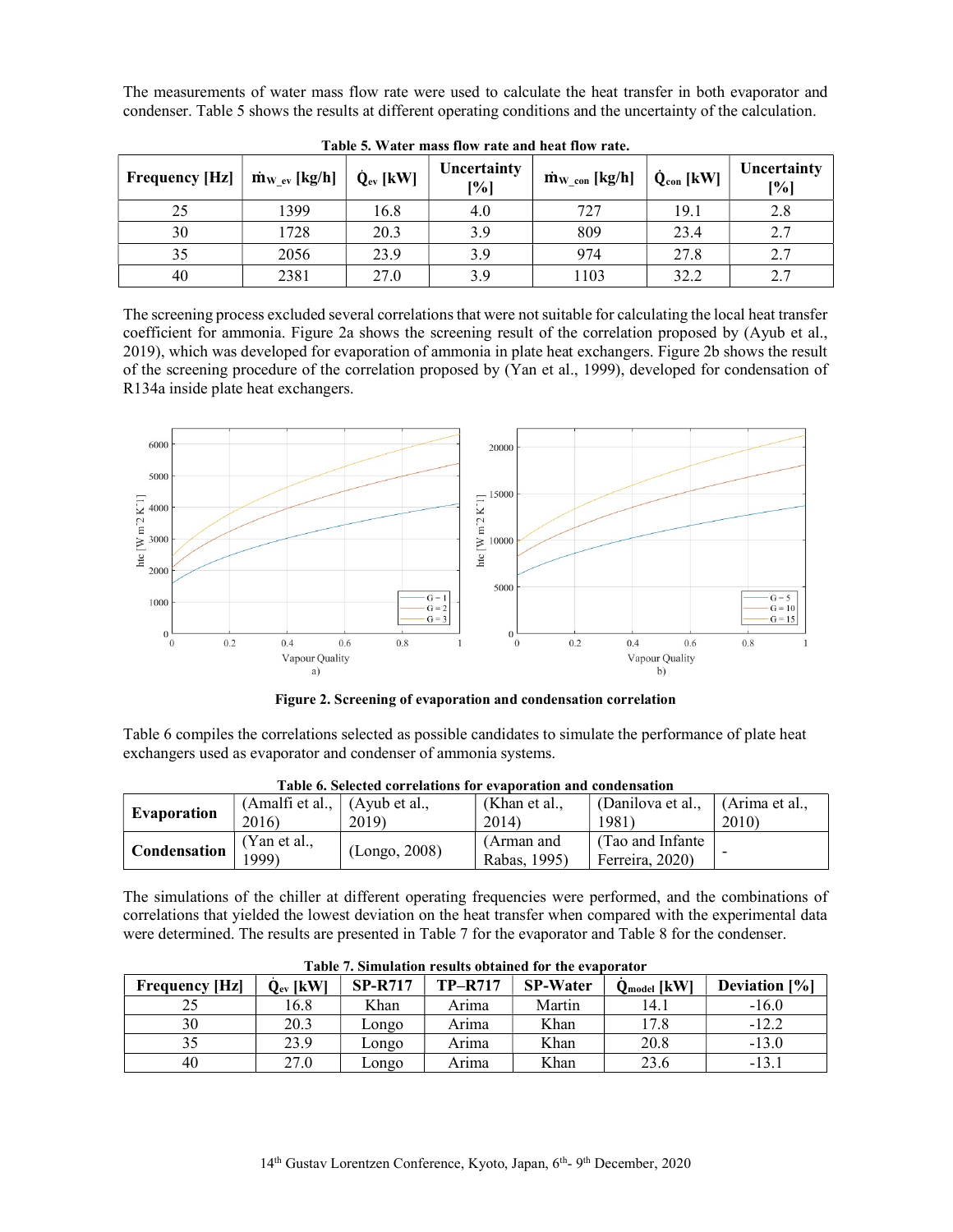| <b>Frequency [Hz]</b> | $Q_{con}$ [kW] | <b>SP-R717</b>  | <b>TP-R717</b> | <b>SP-Water</b> | $Q_{model}$ [kW] | <b>Deviation</b> [%] |
|-----------------------|----------------|-----------------|----------------|-----------------|------------------|----------------------|
| 25                    | 19.1           | Kim and<br>Park | Yan            | Kim and<br>Park | 17.2             | $-9.9$               |
| 30                    | 23.4           | Longo           | Arman          | Longo           | 21.6             | $-7.5$               |
| 35                    | 27.8           | Kim and<br>Park | Arman          | Longo           | 25.4             | $-8.4$               |
| 40                    | 32.2           | Kim and<br>Park | Arman          | Longo           | 30.3             | $-6.1$               |

Table 8. Simulation results obtained for the condenser

#### 4. DISCUSSION

The screening process discarded correlations that were not suitable to calculate the local heat transfer coefficient. A reason for the inapplicability of these correlations is the method used to formulate them. For instance, the use of the convection number will force the calculation of the local heat transfer coefficient to tend to infinity at lower vapour qualities. Conversely, it will also force the calculation to tend to zero when reaching high vapour qualities. The simulations showed the combination of correlations for calculating the overall heat transfer coefficient, which produced the most reliable heat flow rate estimation. Nonetheless, the proposed method does not determine which correlations provide the most accurate estimation of the heat transfer coefficient of ammonia and water when taken separately.

In the study performed by (Djordjevic and Kabelac, 2008), some correlations were tested to assess its applicability to estimate the local heat transfer coefficient of ammonia during evaporation and values of G above 10 [kg/s·m<sup>2</sup>]. From an experimental procedure, (Djordjevic and Kabelac, 2008) concluded that at lower mass fluxes and high values of vapour qualities, the heat transfer coefficient of ammonia drops down. Moreover, (Djordjevic and Kabelac, 2008) did not recognise a correlation capable of handling this variation. However, when performing the proposed screening procedure, it was determined that the correlation of Arima adequately capture the behaviour exhibited by (Djordjevic and Kabelac, 2008) and elucidates why this correlation performed better than the other four correlations considered. For the condensation process, Arman and Yan were not developed for ammonia systems or to calculate local heat transfer coefficient. In contrast, the only correlation developed for local heat transfer coefficient of ammonia during condensation (Tao and Infante Ferreira, 2020) tended to over predict the heat flow rate when used in conjunction with all of the singlephase correlations considered in this study. Still, the deviation of the calculation was not much higher than the reported values with the selected correlations of Arman or Yan.

#### 5. CONCLUSIONS

This paper compare the correlations which were determined to be applicable for calculation of heat transfer coefficient of refrigerant in single-phase and two-phase flow for modelling performance of compact ammonia chillers. A numerical model was validated against data from a 27 kW ammonia chiller. This procedure showed that a suitable set of correlations for the evaporator could yield a deviation on the heat flow rate calculation between -16 % and -12 % when working at different cooling capacities. In the case of the condenser, the correlations presented a deviation between -9.9 % and -6.1 % in prediction of the heat flow rate.

#### NOMENCLATURE

| G<br>$\overline{P}$<br><b>SP</b><br>TP | mass flux $(kg·s-1·m-2)$<br>pressure (bar)<br>Single Phase<br>Two Phase | m   | Mass flow rate $(kg·s^{-1})$<br>Heat flow rate $(kW)$<br>temperature $(^{\circ}C)$ |
|----------------------------------------|-------------------------------------------------------------------------|-----|------------------------------------------------------------------------------------|
| <b>Subscripts</b>                      | ammonia                                                                 | con | condenser                                                                          |
| ev                                     | evaporator                                                              | W   | water                                                                              |